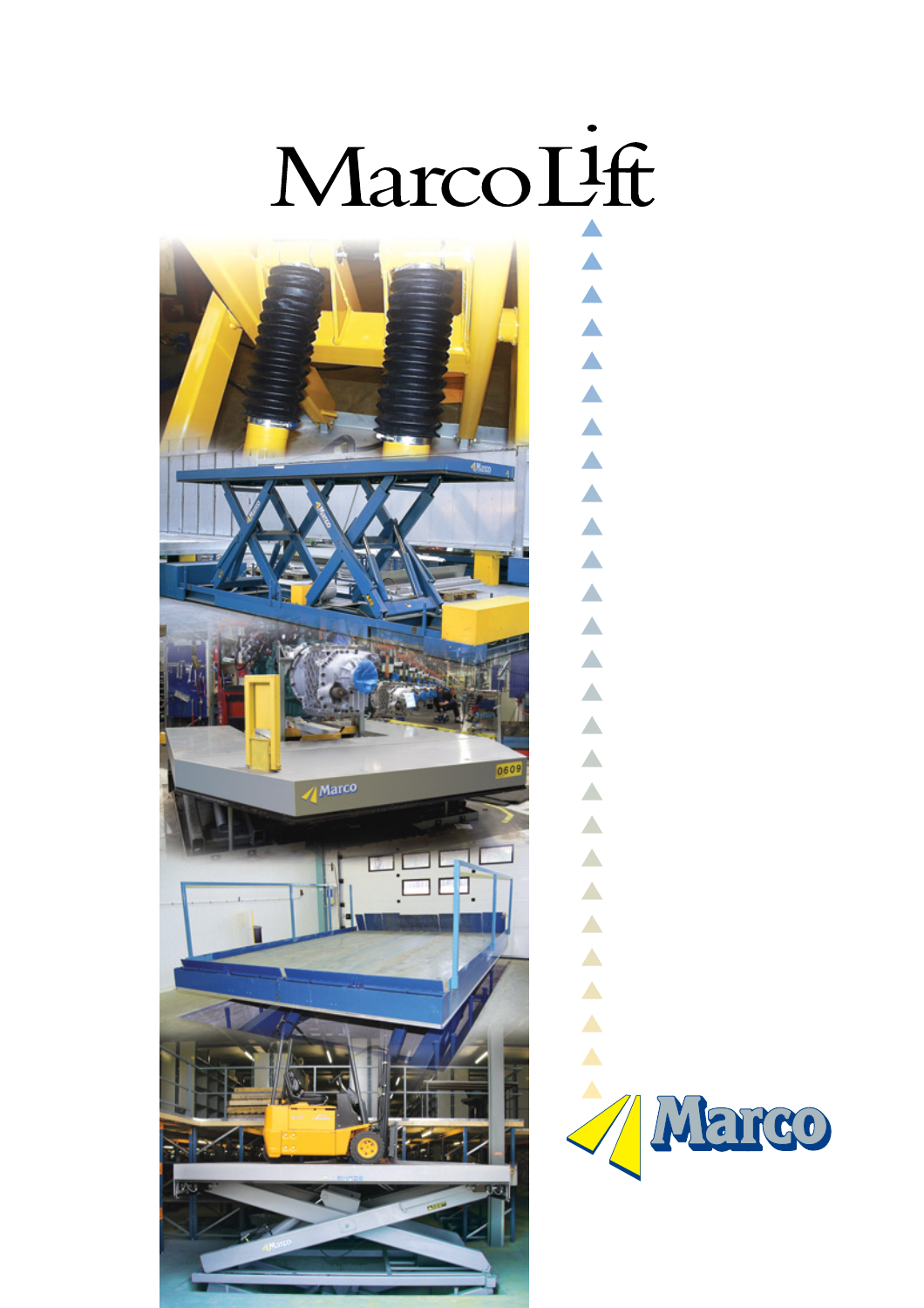# Marco<sub>L</sub>Ift Single scissors

**MarcoLift single scissors**  $-$  is a lift table with a set of single scissors. It is the basic model of the lift table range.

#### MarcoLift single scissors

have multi-purpose applications and are normally used to solve issues with handling, difference in levels, production and logistic areas.



scissors have the following features:

- lifting capacity up to 10000 kg
- stroke up to 2000 mm
- platform size up to 3000 mm x 2000 mm.

# High-lift

MarcoLift single scissors has a limited stroke. In most cases, the maximum stroke is equal to the platform length divided by 1.5.

Higher strokes are achieved by designing the lift table with a multiple set of vertically mounted scissors.

MarcoLift high-lift can be used for example as work platforms, pallet loaders, elevators, disabled persons lifts and pallet stackers.

The Standard MarcoLift high-lift has the following features:

- lifting capacity up to 4000 kg
- stroke up to 4300 mm
- platform size up to 3000 mm x 1200 mm

Customized solutions to particular requirements can be provided.



# Long-load

 $\blacktriangle$ 

 $\blacktriangle$ 

 $\blacktriangle$ 

 $\blacktriangle$ 

 $\blacktriangle$ 

 $\blacktriangle$ 

 $\blacktriangle$ 

 $\blacktriangle$ 

 $\blacktriangle$ 

 $\blacktriangle$ ▲

 $\blacktriangle$ 

 $\blacktriangle$ 

 $\blacktriangle$  $\blacktriangle$ 

 $\blacktriangle$  .  $\blacktriangle$ 

▲

When handling long and cumbersome items the lift table type MarcoLift long-load can offer the best solution.

MarcoLift long-load is designed with two or multiple sets of scissors placed end to end to achieve the requested platform length and lifting capacity. In principle, this range consists of a combination of several MarcoLift single scissors.

#### The Standard MarcoLift long-load has the

- following features:
- lifting capacity up to 8000 kg
- stroke up to 2000 mm
- platform size up to 6000 mm x 2000 mm.

## Loading dock

MarcoLift loading dock is used on loading docks for the unloading and loading of vehicles.

MarcoLift loading dock are designed and equipped to withstand environmental and load stresses which frequently occur as point loads when vehicles cross the lift table.



The Standard MarcoLift loading dock has the following features:

- lifting capacity up to 10000 kg
- stroke up to 2000 mm
- platform size up to 3000 mm x 2400 mm.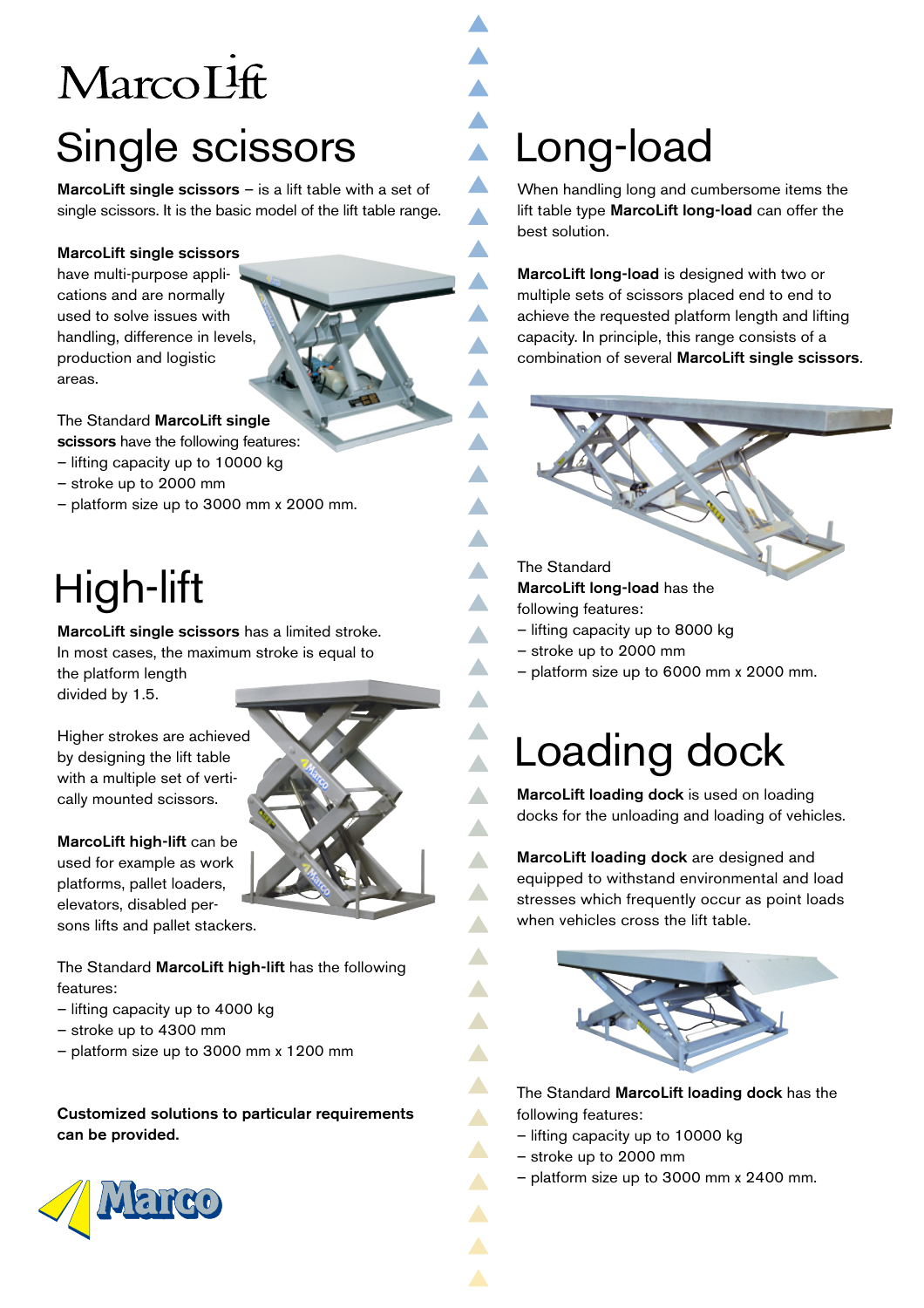## Vehicle carrier



MarcoLift vehicle carrier is designed to transport vehicles between different building floor levels, e.g. retail premises, show-rooms and car parks.

MarcoLift vehicle carrier has the following features:

- lifting capacity up to 2500 kg
- stroke up to 7000 mm
- platform size up to 7500 mm x 2500 mm.

#### Accessories

In addition to the standard equipment, it is possible to provide MarcoLift lift tables with a range of accessories to enhance safety, versatility, application and to simplify handling.



- 1. Mobile Base Frame
- 2. Flange Wheel Base frame
- 3. Roll-off guard 4. Load flap
- 
- 5. Recessed circular turntable
- 6. Rectangular turntable<br>7. Mechanical shotbolts Mechanical shotbolts
- 8. Pallet truck frame
- 9. Side barrier rails
- 10. Goal post barrier
- 11. Gate
- 12. Tilt
- 13. Photocell control 14. Roller conveyor
- 15-16. Bellows/Chain mesh/
- Roller curtain

### **Low-profile/** U-shaped low-profile



 $\blacktriangle$  $\blacktriangle$  $\blacktriangle$ 

 $\blacktriangle$  $\blacktriangle$ 

 $\blacktriangle$ 

 $\blacktriangle$ 

 $\blacktriangle$ 

 $\blacktriangle$ 

 $\blacktriangle$ 

 $\blacktriangle$  $\blacktriangle$ 

 $\blacktriangle$  $\blacktriangle$ 

 $\blacktriangle$ 

 $\blacktriangle$ 

 $\blacktriangle$ 

 $\blacktriangle$ 

 $\blacktriangle$ 

 $\blacktriangle$ 

Δ

 $\blacktriangle$ 

 $\blacktriangle$ 

 $\blacktriangle$ 

 $\blacktriangle$ 

 $\blacktriangle$ 

 $\blacktriangle$ 

 $\blacktriangle$ 

 $\blacktriangle$ 

 $\blacktriangle$ 

MarcoLift low-profile and Marco-Lift U-shaped low-profile, thanks to its low height, requires no pit in the floor. This makes it more adaptable and suitable for different application uses. It provides the operator with goods or work pieces at the right working height.

The Standard MarcoLift lowprofile and MarcoLift Ushaped low-profile has the following features:

- lifting capacity up to 2000 kg
- stroke up to 800 mm
- platform size up to 1400 mm x 1250 mm.



#### **Components**

All MarcoLift standard lift tables are manufactured with high quality components to enhance reliability,

durability and safety in operation.

- 1. A compact hydraulic power unit.
- 2. The square steel structure profile of the scissor arms gives superior lateral stability.
- 3. Precision machined scissors arm pivot centres and machined profiled arms.
- 4. Aluminium profiled safety frame.
- 5. Electric components with protection class IP55.
- 6. Cylinders are provided with cushioning to give bumpfree closing.
- 7. Double sheer rollers ensures perfect load balancing.
- 8. Upper travel limit switch with easy adjustment of stroke.
- 9. Safety props for service and maintenance work.
- 10.Adjustable compensated flow control.
- 11. Quick-change anodised pivot pins and bushes.
- 12. CE-marked.